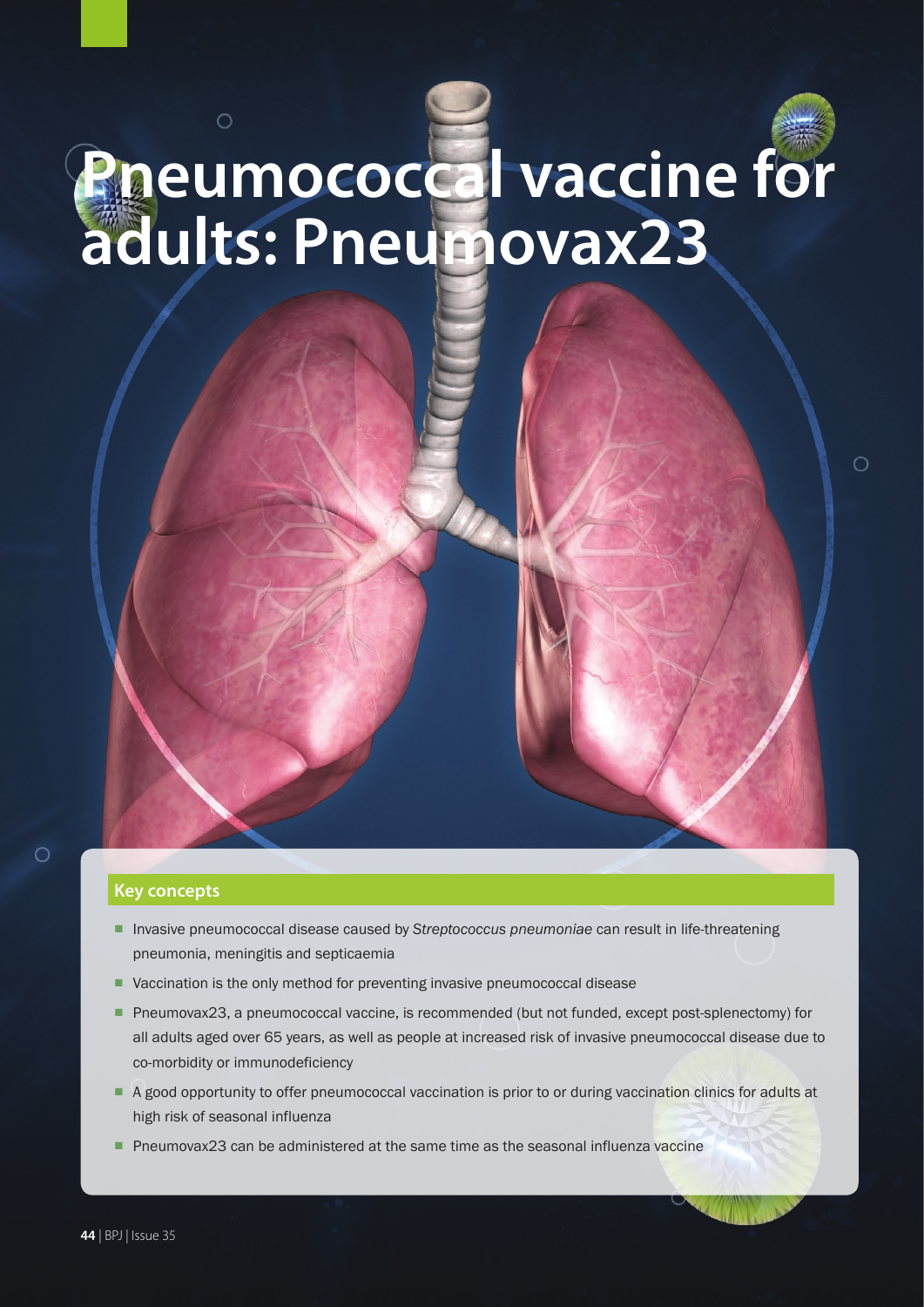#### **The threat of invasive pneumococcal disease**

*Streptococcus pneumoniae* is a bacterium commonly found in the nose and throat. Most people carry these bacteria without ever developing invasive disease, but in some cases, transmission of the bacteria via respiratory secretions can lead to serious illness.

Pneumococcal infection is a frequent cause of respiratory illnesses such as otitis media, bronchitis and sinusitis. More serious illness can occur when *S. pneumoniae* invades normally sterile tissue, leading to pneumonia, meningitis, septicaemia and less frequently peritonitis, osteomyelitis and infective arthritis.<sup>1</sup>

Invasive pneumococcal disease, particularly pneumonia, is a significant cause of morbidity and mortality in New Zealand and worldwide. Those most at risk are young children, older adults (> 65 years) and people who are immunodeficient. Māori and Pacific peoples, particularly children, are also at higher risk of pneumococcal disease.

Of further concern is the increasing resistance of pneumococcal disease to antimicrobials and the rapid worldwide spread of resistant strains.<sup>2</sup> New Zealand has a high rate of antibiotic resistance among *S. pneumoniae* – penicillin, erythromycin and cefotaxime resistant strains are present.3

Vaccination is the only method for preventing invasive pneumococcal disease.

#### **Different types of pneumococcal vaccine are available**

There are over 90 different serotypes of *S. pneumoniae*, some of which more commonly affect children and others of which are more prevalent in adults. Several different pneumococcal vaccines are available (Table 1), targeting different strains.

Prevenar is a seven-valent, protein conjugate pneumococcal vaccine for children aged between six weeks to nine years. It has been part of the National Immunisation Schedule since 2008. This vaccine targets the seven most common strains of *S. pneumoniae* responsible for serious illness in children.

Synflorix is a new conjugate vaccine, which protects against ten serotypes of *S. pneumoniae*. It will replace Prevenar on the Immunisation Schedule in New Zealand in July 2011 for all children (see Page 48 "Pneumococcal vaccination in children").

Prevenar13 is another new conjugate vaccine which protects against 13 serotypes. It will be available only for children at high risk of pneumococcal disease (to use in these children instead of Synflorix).

Pneumovax23 is a 23-valent, polysaccharide vaccine, available for adults and high-risk children aged over two years (after receiving Prevenar or Prevenar13). Capsular polysaccharide vaccines such as Pneumovax23 are not used in young children as they induce antibodies via a mechanism that immature immune systems are unable to respond consistently to.4

| Group                                            | <b>Current vaccine recommendation</b>           | Vaccine recommendation from July, 2011             |
|--------------------------------------------------|-------------------------------------------------|----------------------------------------------------|
| Children                                         | Prevenar                                        | Synflorix                                          |
| Children at high risk of<br>pneumococcal disease | Prevenar + Pneumovax23 (after age<br>two years) | Prevenar 13 + Pneumovax23 (after age two<br>years) |
| Adults                                           | Pneumovax23                                     | Pneumovax23                                        |

Table 1: Summary of pneumococcal vaccine recommendations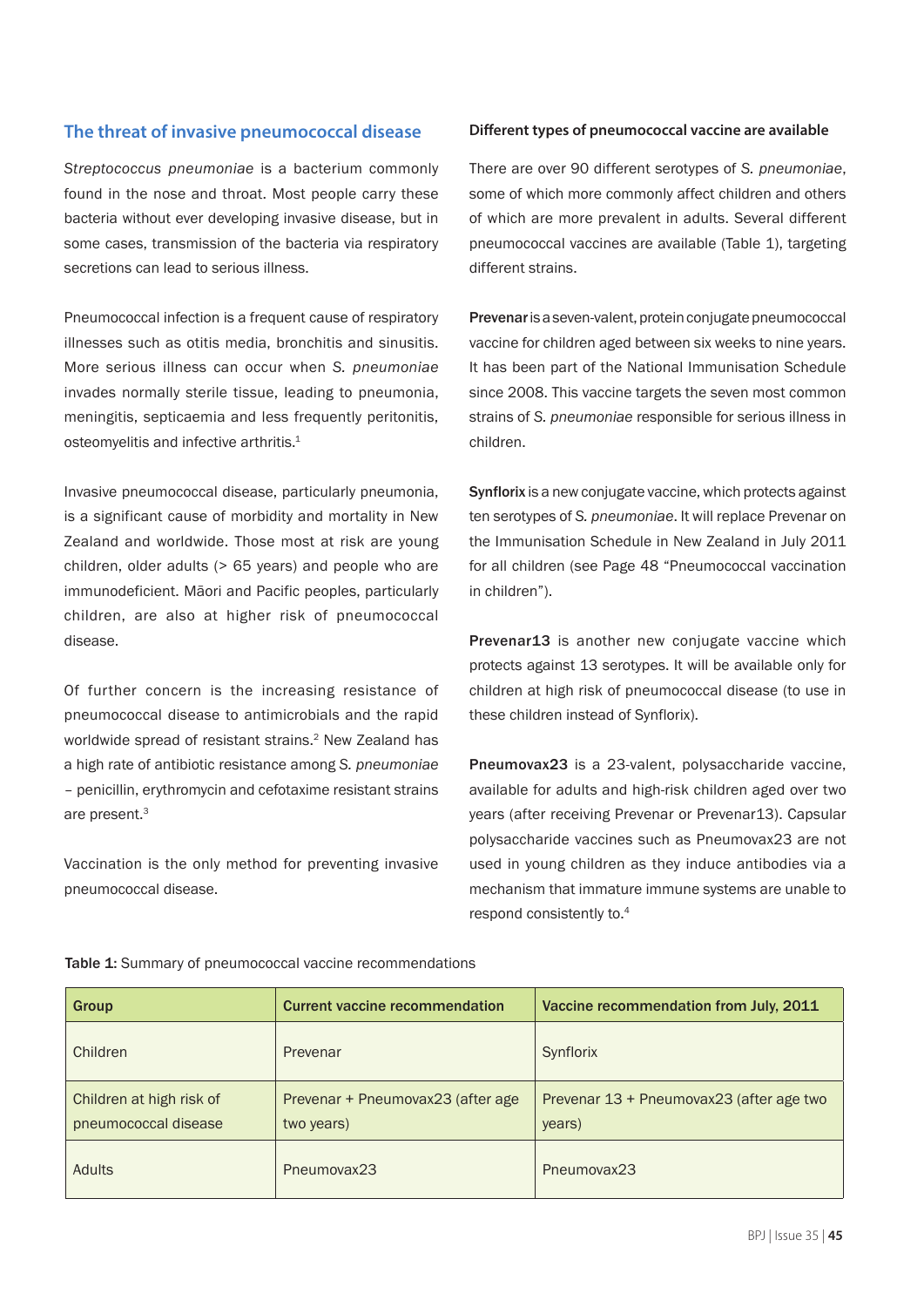#### **Pneumovax23 for adults**

Pneumovax23 vaccine contains antigens of 23 different serotypes of *S. pneumoniae*, which are responsible for more than 90% of cases of invasive pneumococcal disease.<sup>2</sup> This is the most appropriate and effective vaccine for adults.

Pneumovax23 is only funded for people pre- and postsplenectomy and in high-risk children aged two years or over. However, Pneumovax23 is recommended for adults at increased risk of invasive pneumococcal disease, i.e. people aged over 65 years, as well as people at increased risk due to co-morbidity or immunodeficiency.

#### **How effective is the vaccine?**

Pneumovax23 has an overall efficacy of 60–70% in adults, i.e. it will prevent pneumococcal illness in 60–70% of people who are vaccinated.2 Efficacy is much higher in healthy populations but people who are immunodeficient or have chronic health conditions do not consistently develop immunity after vaccination.<sup>2</sup> The duration of effectiveness of Pneumovax23 in this group is also unclear.<sup>5</sup>

In adults aged over 65 years, Pneumovax23 appears to reduce the risk of pneumococcal bacteremia, but no benefit has been consistently demonstrated for protection against contracting non-bacteremic pneumococcal pneumonia.<sup>6</sup> However, a two-year study of older people with chronic lung disease found that vaccination prevented 43% of hospitalisations for pneumonia and 31% of deaths.<sup>7</sup> This suggests that while Pneumovax23 may not prevent pneumonia in older people, it may lessen the severity of the illness.

The Pneumovax23 vaccine has no significant effect on nasal carriage of *S. pneumoniae* in adults, therefore does not reduce spread to unvaccinated people, i.e. it has no herd immunity effect.<sup>2</sup>

N.B. Conjugate vaccinations such as Prevenar that are used in children do have a herd immunity effect and reduce transmission of pneumococcal disease to everybody.

#### **Who should be vaccinated?**

Consider vaccination with Pneumovax23 for the following people:<sup>8</sup>

- Aged 65 years or older
- Chronic cardiovascular disease, e.g. congestive heart failure, cardiomyopathies
- Chronic pulmonary disease, e.g. chronic obstructive pulmonary disease, asthma
- Diabetes, alcoholism, chronic liver disease (cirrhosis), or cerebrospinal fluid leaks
- Chronic renal failure or nephrotic syndrome
- Functional or anatomic asplenia, e.g. sickle cell disease, splenectomy
- Immunocompromising conditions or immunosuppressive treatment, e.g. HIV infection, congenital immunodeficiency, haematologic and solid tumors, treatment with alkylating agents, anti-metabolites, long-term systemic corticosteroids, radiation therapy, and organ or bone marrow transplantation
- Candidate for, or recipient of, cochlear implant

N.B. There is debate about some of these indications as there is currently limited evidence to support the routine use of pneumococcal vaccine in people with asthma<sup>9</sup> or for preventing infections in nephrotic syndrome.<sup>10</sup>

#### **How to vaccinate**

A good opportunity to discuss pneumococcal vaccination is prior to or during vaccination clinics for adults at high risk of seasonal influenza. Currently only adults pre- and post-splenectomy are eligible for funded Pneumovax23 (upon secondary care recommendation). Other adults must fund it themselves at a cost of approximately \$55 - \$75 (manufacturer's price of vaccine is \$40).

#### Administering Pneumovax23

Contraindications:

▪ A history of a serious reaction (such as anaphylaxis)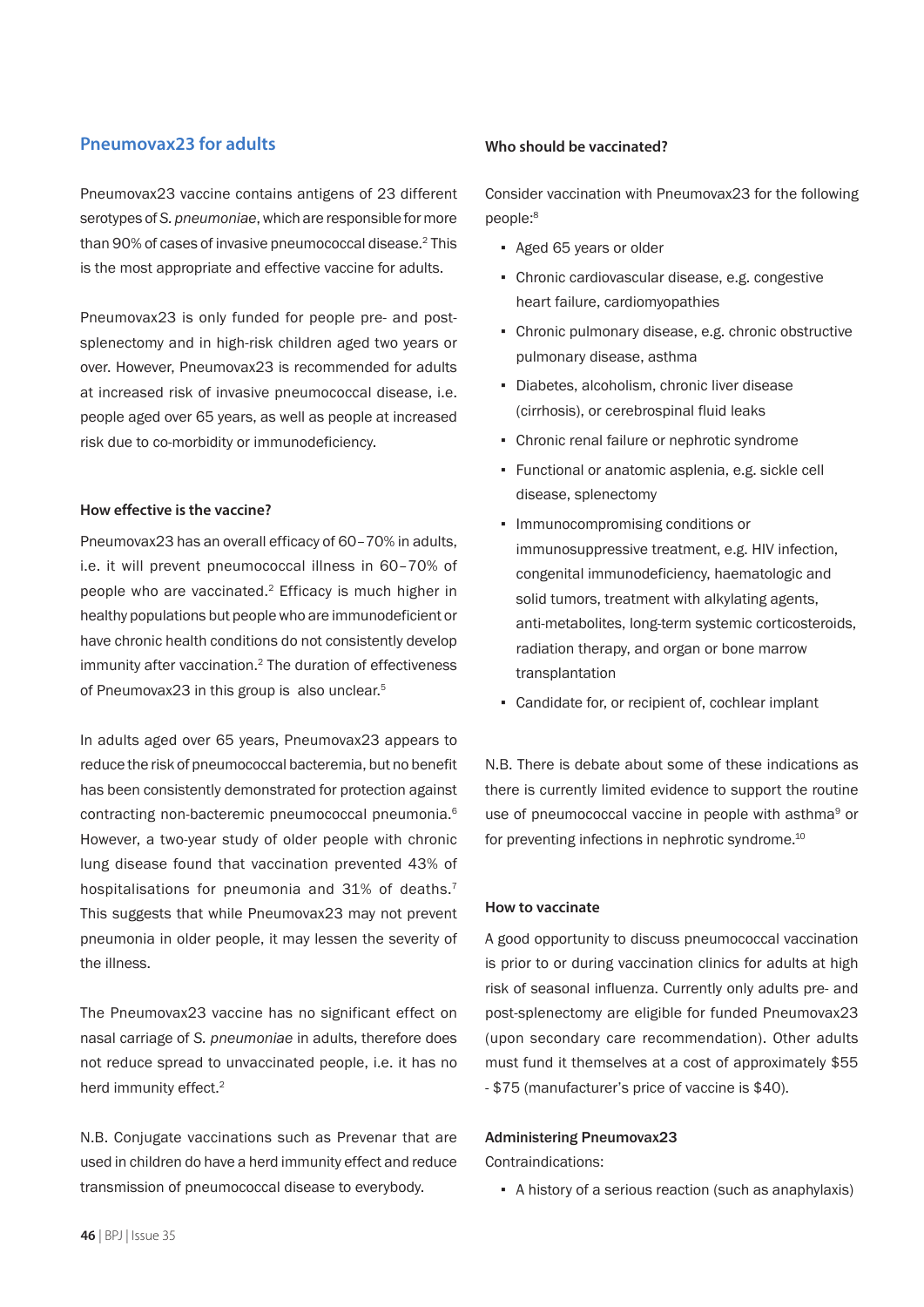after a previous dose or to a vaccine component (bovine protein, phenol).

#### Precautions:

▪ Moderate or severe acute illness with or without fever. It should be given to pregnant or lactating women only if clearly needed.<sup>11</sup>

#### Administration:

- Inject a single dose subcutaneously or intramuscularly to the deltoid (or lateral mid-thigh if preferred)
- It is safe to administer Pneumovax23 at the same time as seasonal influenza vaccine (but on different sites, e.g. right and left deltoid)

#### Frequency of administration

There is some debate over the frequency of administration of Pneumovax23 in adults, due to the lack of clarity surrounding its duration of effectiveness in some groups.

The general consensus is:

- People aged over 65 years require only one dose
- People aged under 65 years could consider a second dose at age 65 years (if five years or more have elapsed since the first vaccination)
- People with high risk conditions (i.e. immunodeficient or chronic co-morbidities), should receive a second dose three to five years later
- People who are post-splenectomy should receive a second dose three to five years later and a third dose when they are 65 years (or three to five years later than second dose if aged over 65 years)

ACKNOWLEDGEMENT Thank you to Dr Nikki Turner, Director, Immunisation Advisory Centre, Senior Lecturer, Division of General Practice and Primary Health Care, University of Auckland for expert guidance in developing this article.

### *Coming soon*

# **Smoking Cessation** Recording

The new *Smoking Cessation Recording* module allows the provider to record the required smoking cessation codes for PHO Performance Programme compliance.



#### **Contact us**

**Phone:** 03 479 2816 **Email: i**nfo@bestpractice.org.nz **Web: www.bestpractice.net.nz**



*bestpractice* Decision Support is developed by BPAC Inc, which is separate from bpac<sup>nz</sup>. bpac<sup>nz</sup> bears no responsibility for *bestpractice* Decision Support or any use that is made of it.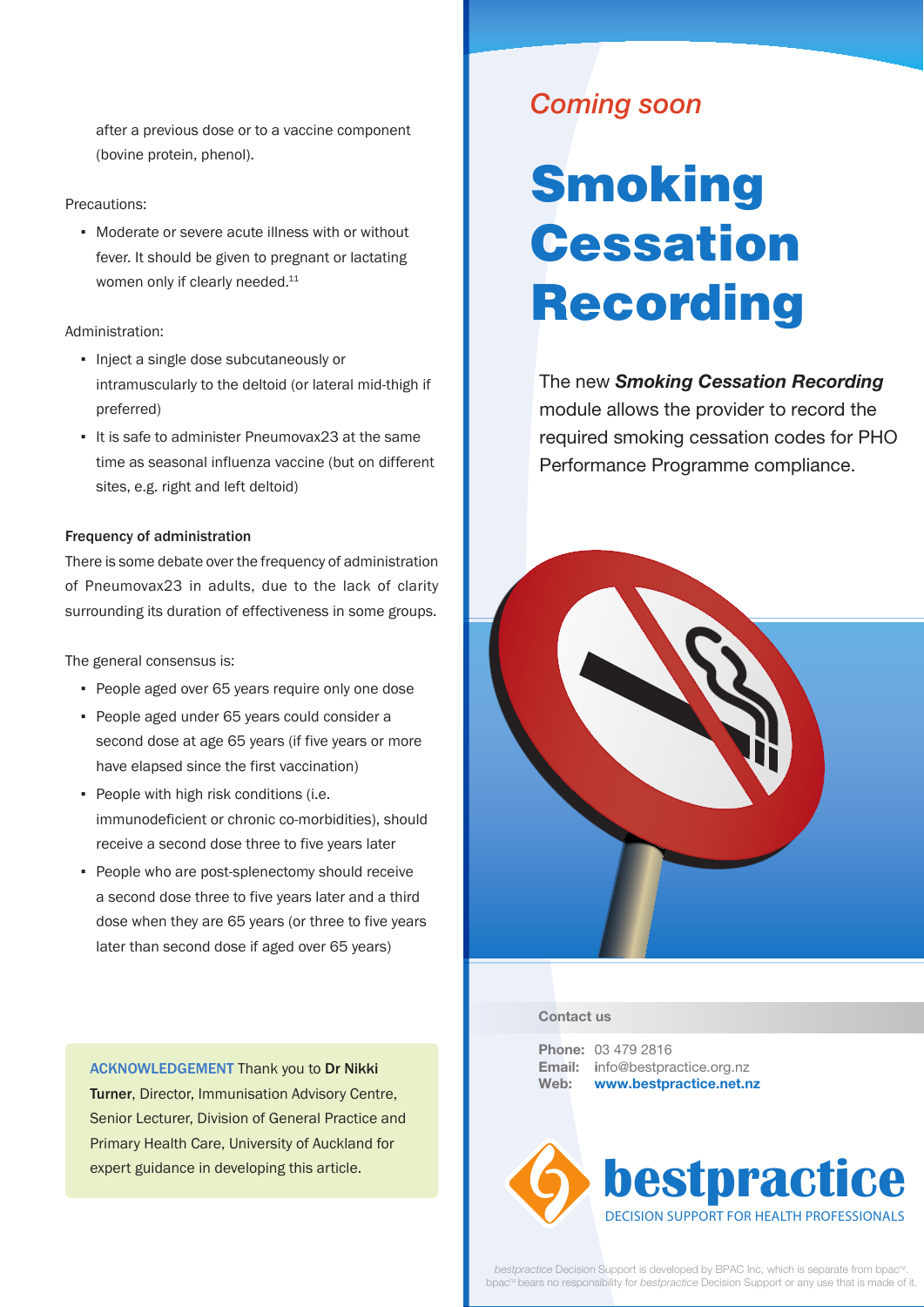### Pneumococcal vaccine in children

Vaccination against pneumococcal disease is included on the National Immunisation Schedule, as young children are more susceptible to complications of pneumococcal disease. Currently children are vaccinated using the seven-valent vaccine Prevenar (i.e. covers seven strains of *S. pneumoniae* most commonly seen to cause illness in children). However, from July 2011, a new vaccine, Synflorix, will replace Prevenar on the schedule. Synflorix is a 10-valent conjugate vaccine, which provides cover for ten strains of *S. pneumoniae*.

Synflorix will be recommended for all infants, from age six weeks, as a three-dose series of vaccines, with an interval of at least one month between doses, and a booster dose at age 15 months (i.e. the same regimen as Prevenar).

Synflorix is not routinely recommended for children aged over five years. However, older children (aged 6-18 years) with an increased risk of pneumococcal disease (e.g. they are immunodeficient or having a cochlear implant), who have already received Prevenar when they were infants, can be given additional protection with either Synflorix or Pneumovax23.

Children aged under five years with certain chronic medical conditions may be eligible for the high-risk pneumococcal programme (Table 2). These children are recommended to receive Prevenar13, a thirteen-valent conjugate vaccine, instead of Synflorix or Prevenar. After the full childhood schedule of Prevenar13 has been completed, these children should also receive Pnemovax23 vaccination



Figure 1: Summary of pneumococcal vaccine recommendations for children from July, 2011